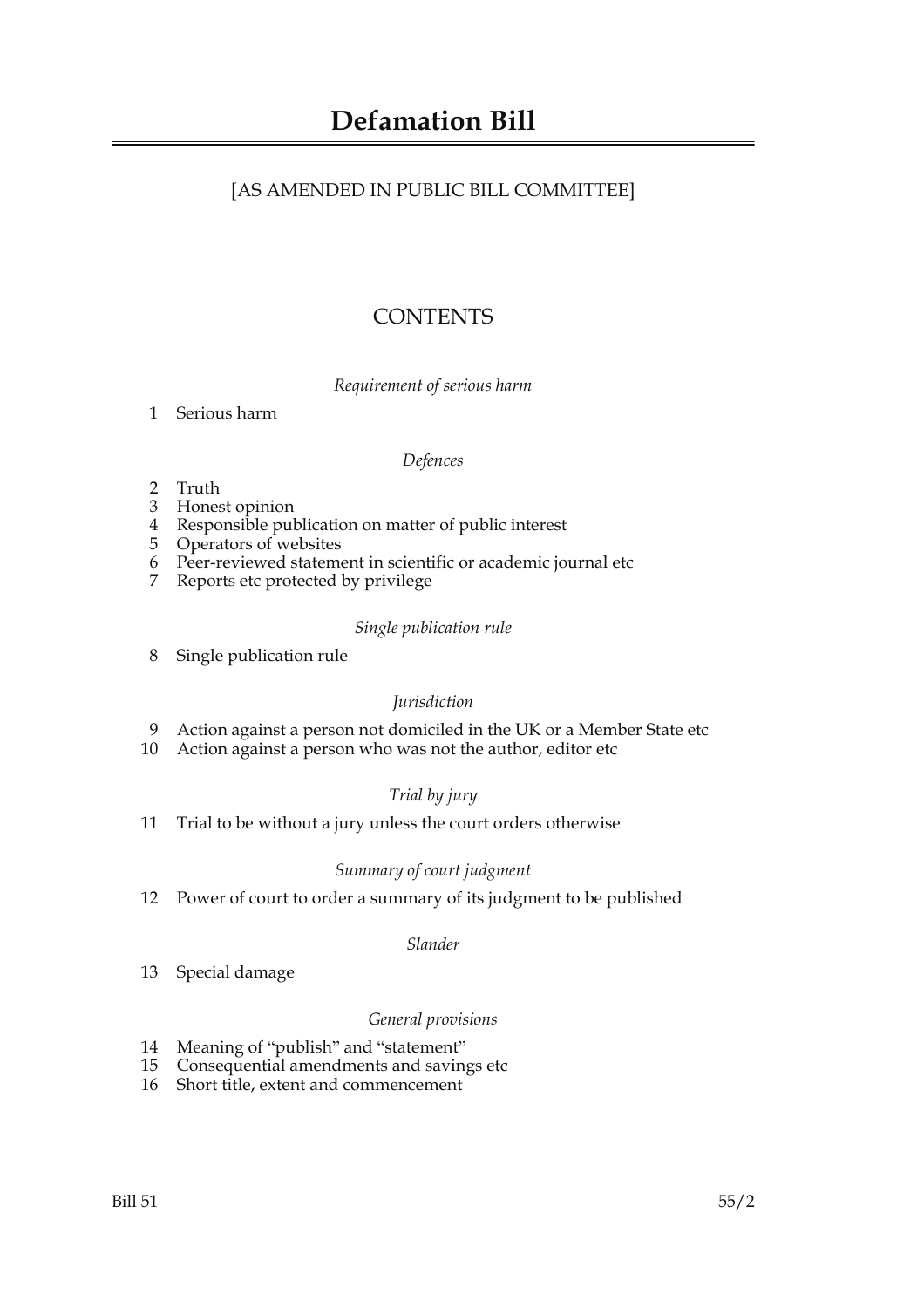# A **BILL**

# [AS AMENDED IN PUBLIC BILL COMMITTEE]

#### TO

Amend the law of defamation.

E IT ENACTED by the Queen's most Excellent Majesty, by and with the advice and consent of the Lords Spiritual and Temporal, and Commons, in this present **B** E IT ENACTED by the Queen's most Excellent Majesty, by and with consent of the Lords Spiritual and Temporal, and Commons, Parliament assembled, and by the authority of the same, as follows:  $-$ 

#### *Requirement of serious harm*

#### **1 Serious harm**

A statement is not defamatory unless its publication has caused or is likely to cause serious harm to the reputation of the claimant.

*Defences*

# **2 Truth**

- (1) It is a defence to an action for defamation for the defendant to show that the imputation conveyed by the statement complained of is substantially true.
- (2) Subsection (3) applies in an action for defamation if the statement complained of conveys two or more distinct imputations.
- (3) If one or more of the imputations is not shown to be substantially true, the defence under this section does not fail if, having regard to the imputations which are shown to be substantially true, the imputations which are not shown to be substantially true do not seriously harm the claimant's reputation.
- (4) The common law defence of justification is abolished and, accordingly, section 5 of the Defamation Act 1952 (justification) is repealed. *15*

*10*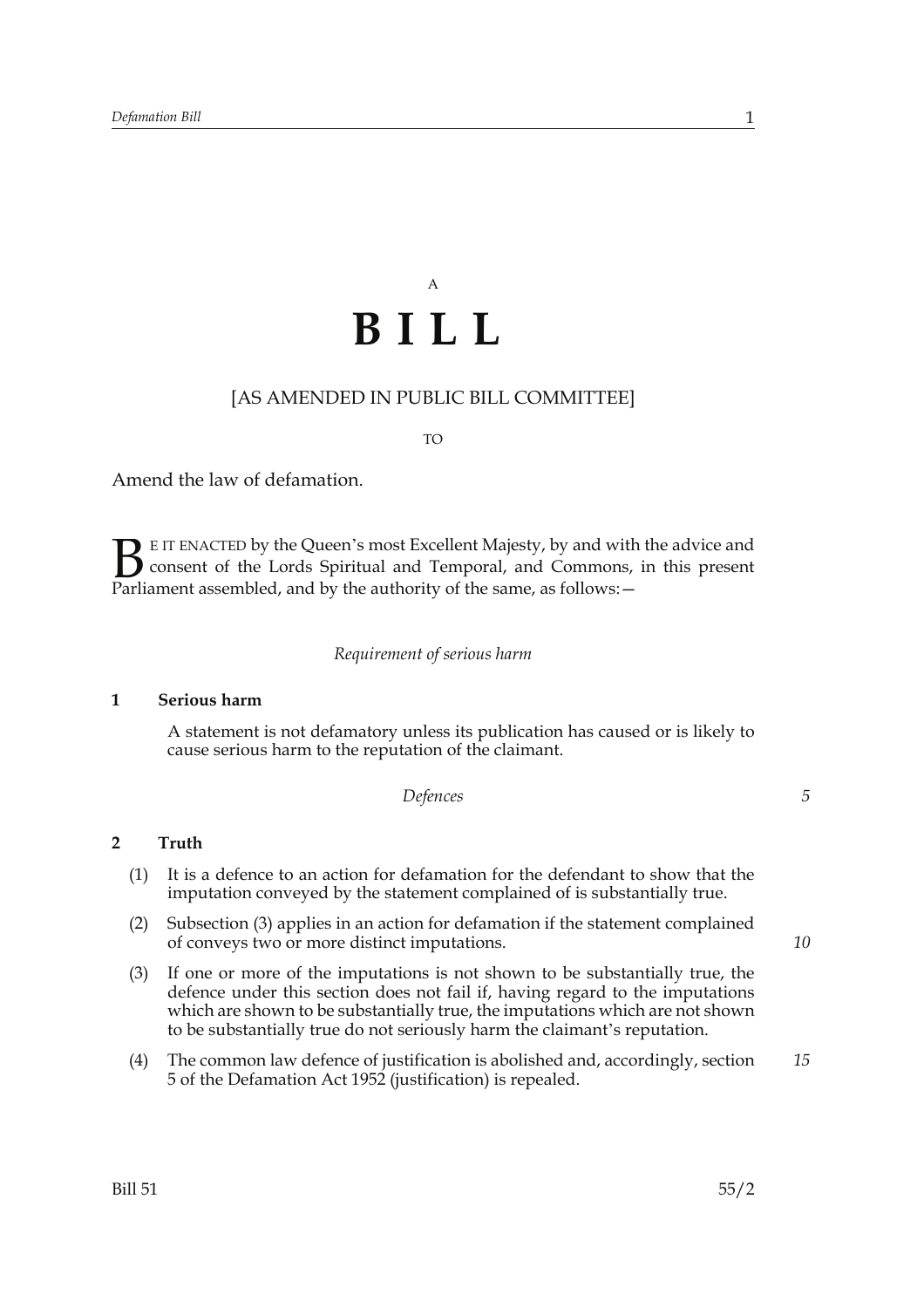#### **3 Honest opinion**

- (1) It is a defence to an action for defamation for the defendant to show that the following conditions are met.
- (2) The first condition is that the statement complained of was a statement of opinion.
- (3) The second condition is that the statement complained of indicated, whether in general or specific terms, the basis of the opinion.
- (4) The third condition is that an honest person could have held the opinion on the basis of—
	- (a) any fact which existed at the time the statement complained of was published; *10*
	- (b) anything asserted to be a fact in a privileged statement published before the statement complained of.
- (5) The defence is defeated if the claimant shows that the defendant did not hold the opinion.
- (6) Subsection (5) does not apply in a case where the statement complained of was published by the defendant but made by another person ("the author"); and in such a case the defence is defeated if the claimant shows that the defendant knew or ought to have known that the author did not hold the opinion.
- (7) For the purposes of subsection (4)(b) a statement is a "privileged statement" if the person responsible for its publication would have one or more of the following defences if an action for defamation were brought in respect of it $-$ *20*
	- (a) a defence under section 4 (responsible publication on matter of public interest);
	- (b) a defence under section 6 (peer-reviewed statement in scientific or academic journal); *25*
	- (c) a defence under section 14 of the Defamation Act 1996 (reports of court proceedings protected by absolute privilege);
	- (d) a defence under section 15 of that Act (other reports protected by qualified privilege).
- (8) The common law defence of fair comment is abolished and, accordingly, section 6 of the Defamation Act 1952 (fair comment) is repealed.

#### **4 Responsible publication on matter of public interest**

- (1) It is a defence to an action for defamation for the defendant to show that—
	- (a) the statement complained of was, or formed part of, a statement on a matter of public interest; and *35*
	- (b) the defendant acted responsibly in publishing the statement complained of.
- (2) Subject to subsections (3) and (4), in determining for the purposes of this section whether a defendant acted responsibly in publishing a statement the matters to which the court may have regard include (amongst other matters)—
	- (a) the nature of the publication and its context;
	- (b) the seriousness of the imputation conveyed by the statement;
	- (c) the relevance of the imputation conveyed by the statement to the matter of public interest concerned;

*5*

*15*

*30*

*40*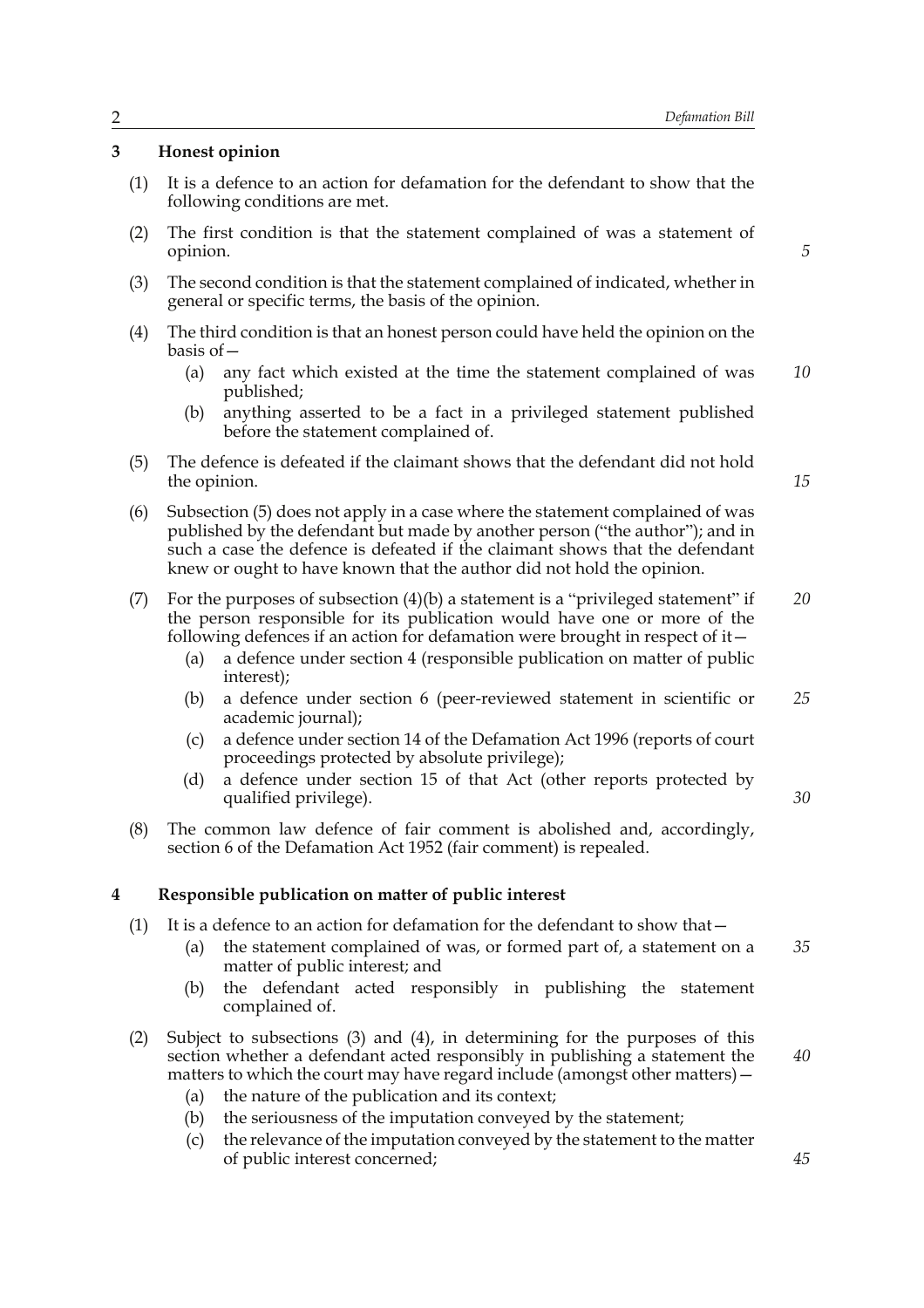|     | Defamation Bill<br>3                                                                                                                                                                      |                                                                                                                                                                                                                                                                                                |  |
|-----|-------------------------------------------------------------------------------------------------------------------------------------------------------------------------------------------|------------------------------------------------------------------------------------------------------------------------------------------------------------------------------------------------------------------------------------------------------------------------------------------------|--|
|     | (d)<br>(e)                                                                                                                                                                                | the importance of the matter of public interest concerned;<br>the information the defendant had before publishing the statement and                                                                                                                                                            |  |
|     | (f)                                                                                                                                                                                       | what the defendant knew about the reliability of that information;<br>whether the defendant sought the claimant's views on the statement<br>before publishing it and whether an account of any views the claimant                                                                              |  |
|     | (g)                                                                                                                                                                                       | expressed was published with the statement;<br>whether the defendant took any other steps to verify the truth of the<br>imputation conveyed by the statement;                                                                                                                                  |  |
|     | (h)<br>(i)                                                                                                                                                                                | the timing of the statement's publication;<br>the tone of the statement.                                                                                                                                                                                                                       |  |
| (3) |                                                                                                                                                                                           | Subsection (4) applies in relation to the defence under this section if the<br>statement complained of was, or formed part of, an accurate and impartial<br>account of a dispute to which the claimant was a party.                                                                            |  |
| (4) |                                                                                                                                                                                           | In determining for the purposes of this section whether the defendant acted<br>responsibly in publishing the statement complained of, the court must<br>disregard any omission of the defendant to take steps to verify the truth of the<br>imputation conveyed by it.                         |  |
| (5) | For the avoidance of doubt, the defence under this section may be relied upon<br>irrespective of whether the statement complained of is a statement of fact or a<br>statement of opinion. |                                                                                                                                                                                                                                                                                                |  |
| (6) |                                                                                                                                                                                           | The common law defence known as the Reynolds defence is abolished.                                                                                                                                                                                                                             |  |
| 5   |                                                                                                                                                                                           | <b>Operators of websites</b>                                                                                                                                                                                                                                                                   |  |
| (1) | This section applies where an action for defamation is brought against the<br>operator of a website in respect of a statement posted on the website.                                      |                                                                                                                                                                                                                                                                                                |  |
| (2) | It is a defence for the operator to show that it was not the operator who posted<br>the statement on the website.                                                                         |                                                                                                                                                                                                                                                                                                |  |
| (3) | (a)                                                                                                                                                                                       | The defence is defeated if the claimant shows that-<br>it was not possible for the claimant to identify the person who posted<br>the statement,                                                                                                                                                |  |
|     | (b)                                                                                                                                                                                       | the claimant gave the operator a notice of complaint in relation to the<br>statement, and                                                                                                                                                                                                      |  |
|     | (c)                                                                                                                                                                                       | the operator failed to respond to the notice of complaint in accordance<br>with any provision contained in regulations.                                                                                                                                                                        |  |
| (4) |                                                                                                                                                                                           | A notice of complaint is a notice which -                                                                                                                                                                                                                                                      |  |
|     | (a)<br>(b)                                                                                                                                                                                | specifies the complainant's name,<br>sets out the statement concerned and explains why it is defamatory of<br>the complainant,                                                                                                                                                                 |  |
|     | (c)<br>(d)                                                                                                                                                                                | specifies where on the website the statement was posted, and<br>contains such other information as may be specified in regulations.                                                                                                                                                            |  |
| (5) | Regulations may $-$                                                                                                                                                                       |                                                                                                                                                                                                                                                                                                |  |
|     | (a)                                                                                                                                                                                       | make provision as to the action required to be taken by an operator of<br>a website in response to a notice of complaint (which may in particular<br>include action relating to the identity or contact details of the person<br>who posted the statement and action relating to its removal); |  |

(b) make provision specifying a time limit for the taking of any such action; *45*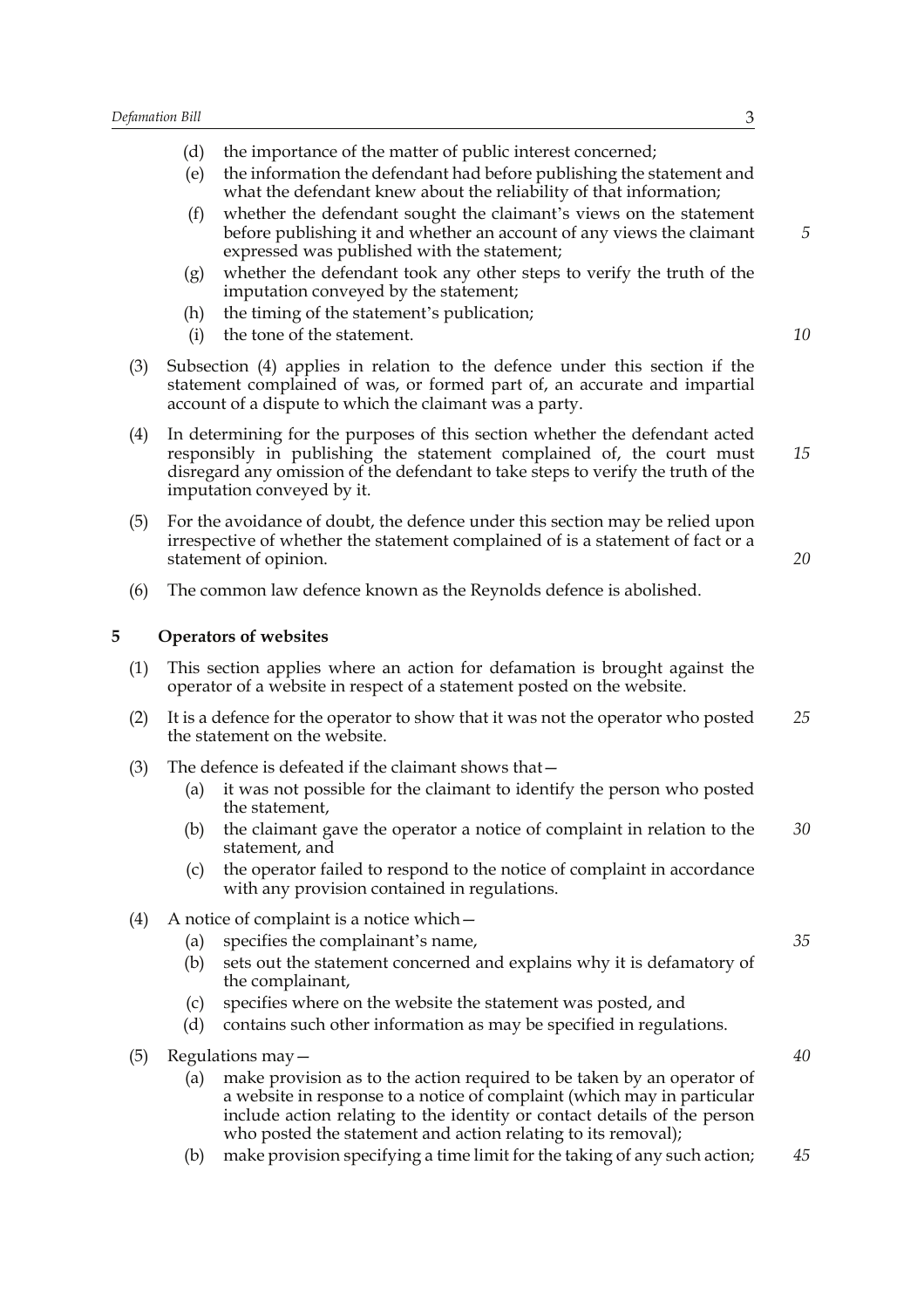(c) make provision conferring on the court a discretion to treat action taken after the expiry of a time limit as having been taken before the expiry; (d) make any other provision for the purposes of this section. (6) Regulations under this section— (a) may make different provision for different circumstances; (b) are to be made by statutory instrument. (7) A statutory instrument containing regulations under this section is subject to annulment in pursuance of a resolution of either House of Parliament. (8) In this section "regulations" means regulations made by the Secretary of State. **6 Peer-reviewed statement in scientific or academic journal etc** (1) The publication of a statement in a scientific or academic journal is privileged if the following conditions are met. (2) The first condition is that the statement relates to a scientific or academic matter. (3) The second condition is that before the statement was published in the journal an independent review of the statement's scientific or academic merit was carried out by— (a) the editor of the journal, and (b) one or more persons with expertise in the scientific or academic matter concerned. (4) Where the publication of a statement in a scientific or academic journal is privileged by virtue of subsection (1), the publication in the same journal of any assessment of the statement's scientific or academic merit is also privileged if— (a) the assessment was written by one or more of the persons who carried out the independent review of the statement; and (b) the assessment was written in the course of that review. (5) Where the publication of a statement or assessment is privileged by virtue of this section, the publication of a fair and accurate copy of, extract from or summary of the statement or assessment is also privileged. (6) A publication is not privileged by virtue of this section if it is shown to be made with malice. (7) Nothing in this section is to be construed— (a) as protecting the publication of matter the publication of which is prohibited by law; (b) as limiting any privilege subsisting apart from this section. (8) The reference in subsection  $(3)(a)$  to "the editor of the journal" is to be read, in the case of a journal with more than one editor, as a reference to the editor or *5 10 15 20 25 30 35*

# **7 Reports etc protected by privilege**

(1) For subsection (3) of section 14 of the Defamation Act 1996 (reports of court proceedings absolutely privileged) substitute— *40*

editors who were responsible for deciding to publish the statement concerned.

"(3) This section applies to—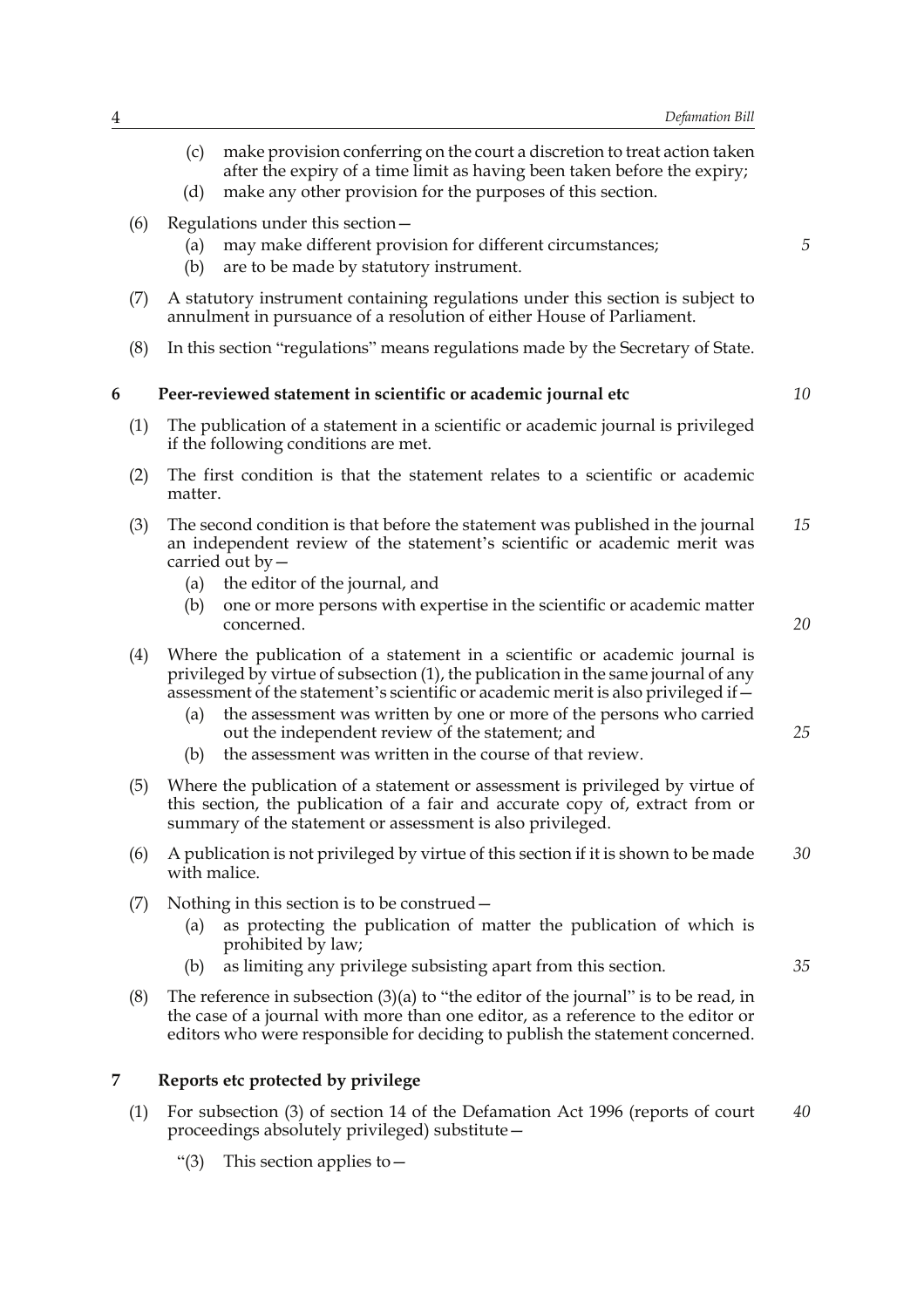|     | any court in the United Kingdom;<br>(a)                                                                                                                                                                          |    |  |  |
|-----|------------------------------------------------------------------------------------------------------------------------------------------------------------------------------------------------------------------|----|--|--|
|     | any court established under the law of a country or territory<br>(b)<br>outside the United Kingdom;                                                                                                              |    |  |  |
|     | any international court or tribunal established by the Security<br>(c)<br>Council of the United Nations or by an international agreement;<br>and in paragraphs (a) and (b) "court" includes any tribunal or body | 5  |  |  |
|     | exercising the judicial power of the State."                                                                                                                                                                     |    |  |  |
| (2) | In subsection (3) of section 15 of that Act (qualified privilege) for "public<br>concern" substitute "public interest".                                                                                          |    |  |  |
| (3) | Schedule 1 to that Act (qualified privilege) is amended as follows.                                                                                                                                              | 10 |  |  |
| (4) | For paragraphs 9 and 10 substitute –                                                                                                                                                                             |    |  |  |
|     | $^{49}$<br>(1) A fair and accurate copy of, extract from or summary of a notice or<br>other matter issued for the information of the public by or on behalf<br>$of-$                                             |    |  |  |
|     | a legislature or government anywhere in the world;<br>(a)<br>authority<br>anywhere in the world performing<br>(b)<br>an<br>governmental functions;                                                               | 15 |  |  |
|     | an international organisation or international conference.<br>(c)                                                                                                                                                |    |  |  |
|     | (2) In this paragraph "governmental functions" includes police<br>functions.                                                                                                                                     | 20 |  |  |
|     | 10<br>A fair and accurate copy of, extract from or summary of a document<br>made available by a court anywhere in the world, or by a judge or<br>officer of such a court."                                       |    |  |  |
| (5) | After paragraph 11 insert-                                                                                                                                                                                       |    |  |  |
|     | "11A<br>A fair and accurate report of proceedings at a press conference held<br>anywhere in the world for the discussion of a matter of public<br>interest."                                                     | 25 |  |  |
| (6) | In paragraph 12 (report of proceedings at public meetings) –<br>in sub-paragraph (1) for "in a member State" substitute "anywhere in<br>(a)<br>the world";                                                       | 30 |  |  |
|     | in sub-paragraph (2) for "public concern" substitute "public interest".<br>(b)                                                                                                                                   |    |  |  |
| (7) | In paragraph 13 (report of proceedings at meetings of public company) $-$<br>in sub-paragraph (1), for "UK public company" substitute "listed<br>(a)<br>company";                                                |    |  |  |
|     | for sub-paragraphs $(2)$ to $(5)$ substitute -<br>(b)                                                                                                                                                            | 35 |  |  |
|     | "(2) A fair and accurate copy of, extract from or summary of any<br>document circulated to members of a listed company -<br>by or with the authority of the board of directors of<br>(a)<br>the company,         |    |  |  |
|     | by the auditors of the company, or<br>(b)<br>by any member of the company in pursuance of a<br>(c)<br>right conferred by any statutory provision.                                                                | 40 |  |  |
|     | (3) A fair and accurate copy of, extract from or summary of any<br>document circulated to members of a listed company which                                                                                      |    |  |  |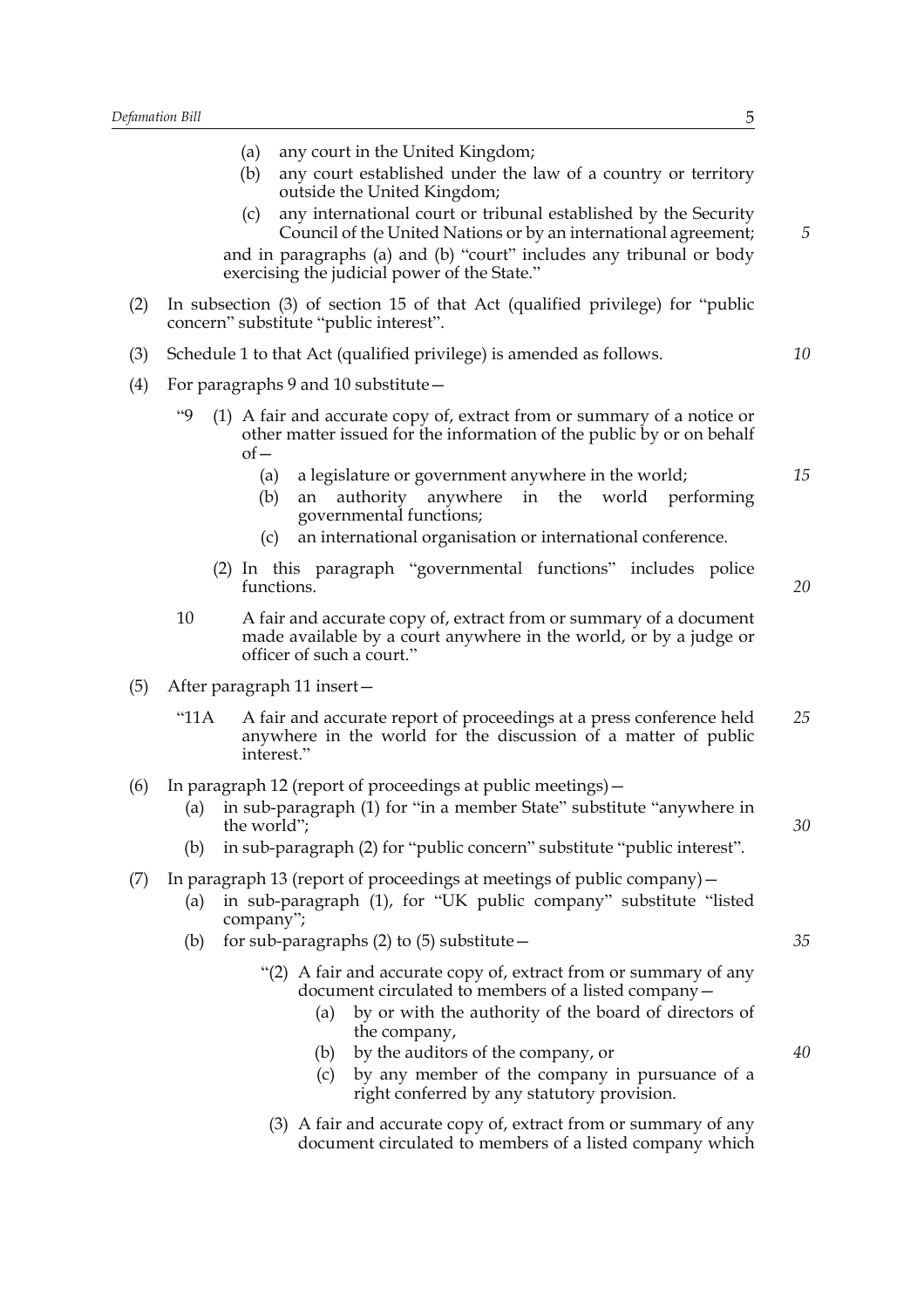relates to the appointment, resignation, retirement or dismissal of directors of the company.

- (4) In this paragraph "listed company" has the same meaning as in Part 12 of the Corporation Tax Act 2009 (see section 1005 of that Act)."
- (8) In paragraph 14 (report of finding or decision of certain kinds of associations) in the words before paragraph (a), for "in the United Kingdom or another member State" substitute "anywhere in the world".
- (9) After paragraph 14 insert—

#### "14A A fair and accurate—

- (a) report of proceedings of a scientific or academic conference held anywhere in the world, or
- (b) copy of, extract from or summary of matter published by such a conference."
- (10) For paragraph 15 (report of statements etc by a person designated by the Lord Chancellor for the purposes of the paragraph) substitute— *15*
	- "15 (1) A fair and accurate report or summary of, copy of or extract from, any adjudication, report, statement or notice issued by a body, officer or other person designated for the purposes of this paragraph by order of the Lord Chancellor.
		- (2) An order under this paragraph shall be made by statutory instrument which shall be subject to annulment in pursuance of a resolution of either House of Parliament."
- (11) For paragraphs 16 and 17 (general provision) substitute—
	- "16 In this Schedule—

"court" includes—

- (a) any tribunal or body established under the law of any country or territory exercising the judicial power of the State;
- (b) any international tribunal established by the Security Council of the United Nations or by an international agreement; *30*
- (c) any international tribunal deciding matters in dispute between States;
- "international conference" means a conference attended by representatives of two or more governments; *35*
- "international organisation" means an organisation of which two or more governments are members, and includes any committee or other subordinate body of such an organisation;
- "legislature" includes a local legislature; and
- "member State" includes any European dependent territory of a member State."

*25*

*20*

*40*

*5*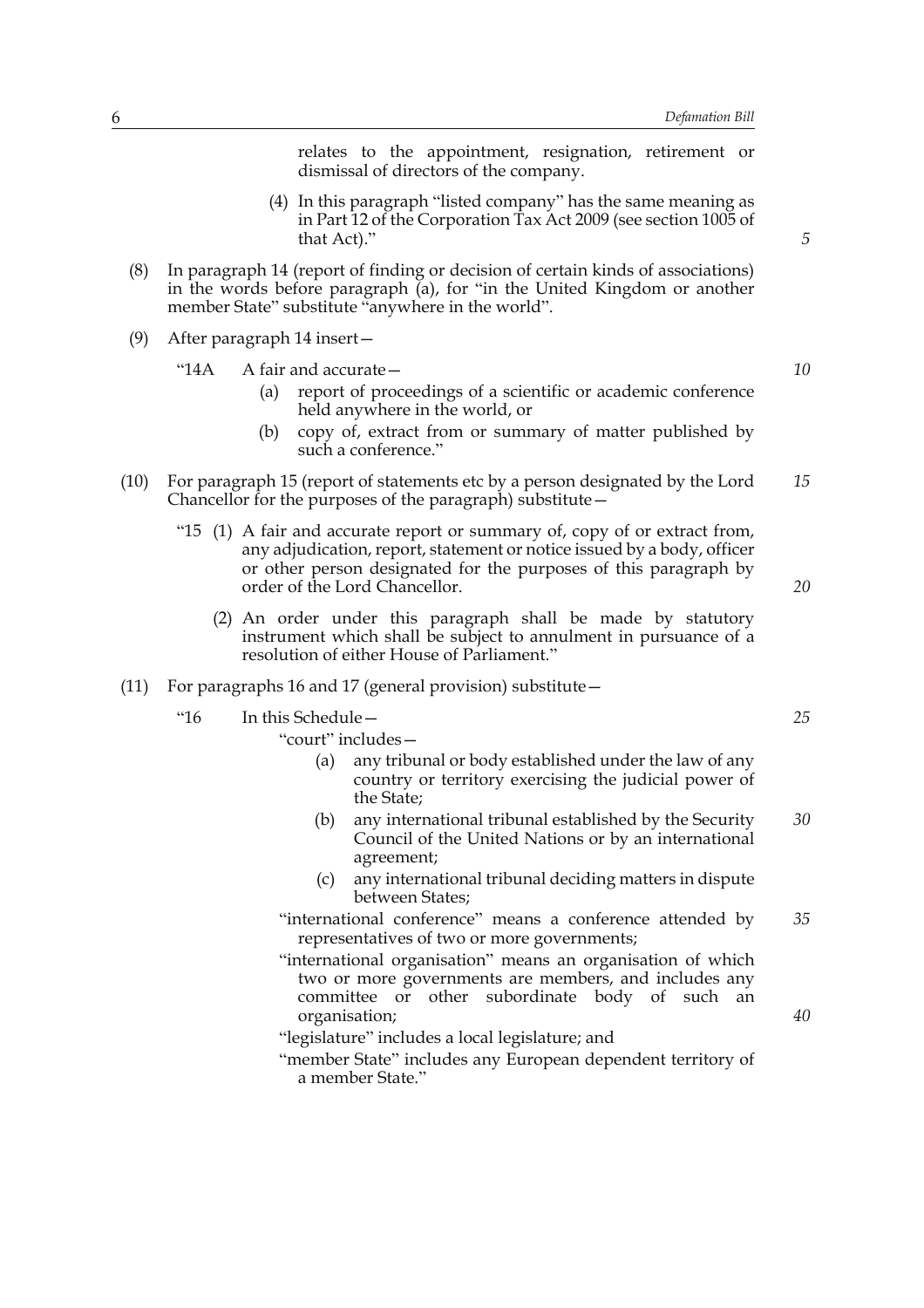# *Single publication rule*

# **8 Single publication rule**

- (1) This section applies if a person—
	- (a) publishes a statement to the public ("the first publication"), and
	- (b) subsequently publishes (whether or not to the public) that statement or a statement which is substantially the same.
- (2) In subsection (1) "publication to the public" includes publication to a section of the public.
- (3) For the purposes of section 4A of the Limitation Act 1980 (time limit for actions for defamation etc) any cause of action against the person for defamation in respect of the subsequent publication is to be treated as having accrued on the date of the first publication. *10*
- (4) This section does not apply in relation to the subsequent publication if the manner of that publication is materially different from the manner of the first publication.
- (5) In determining whether the manner of a subsequent publication is materially different from the manner of the first publication, the matters to which the court may have regard include (amongst other matters)—
	- (a) the level of prominence that a statement is given;
	- (b) the extent of the subsequent publication.
- (6) Where this section applies—
	- (a) it does not affect the court's discretion under section 32A of the Limitation Act 1980 (discretionary exclusion of time limit for actions for defamation etc), and
	- (b) the reference in subsection (1)(a) of that section to the operation of section 4A of that Act is a reference to the operation of section 4A together with this section. *25*

#### *Jurisdiction*

# **9 Action against a person not domiciled in the UK or a Member State etc**

- (1) This section applies to an action for defamation against a person who is not domiciled— *30*
	- (a) in the United Kingdom;
	- (b) in another Member State; or
	- (c) in a state which is for the time being a contracting party to the Lugano Convention.
- (2) A court does not have jurisdiction to hear and determine an action to which this section applies unless the court is satisfied that, of all the places in which the statement complained of has been published, England and Wales is clearly the most appropriate place in which to bring an action in respect of the statement.
- (3) The references in subsection (2) to the statement complained of include references to any statement which conveys the same, or substantially the same, imputation as the statement complained of.

*20*

*15*

*5*

*35*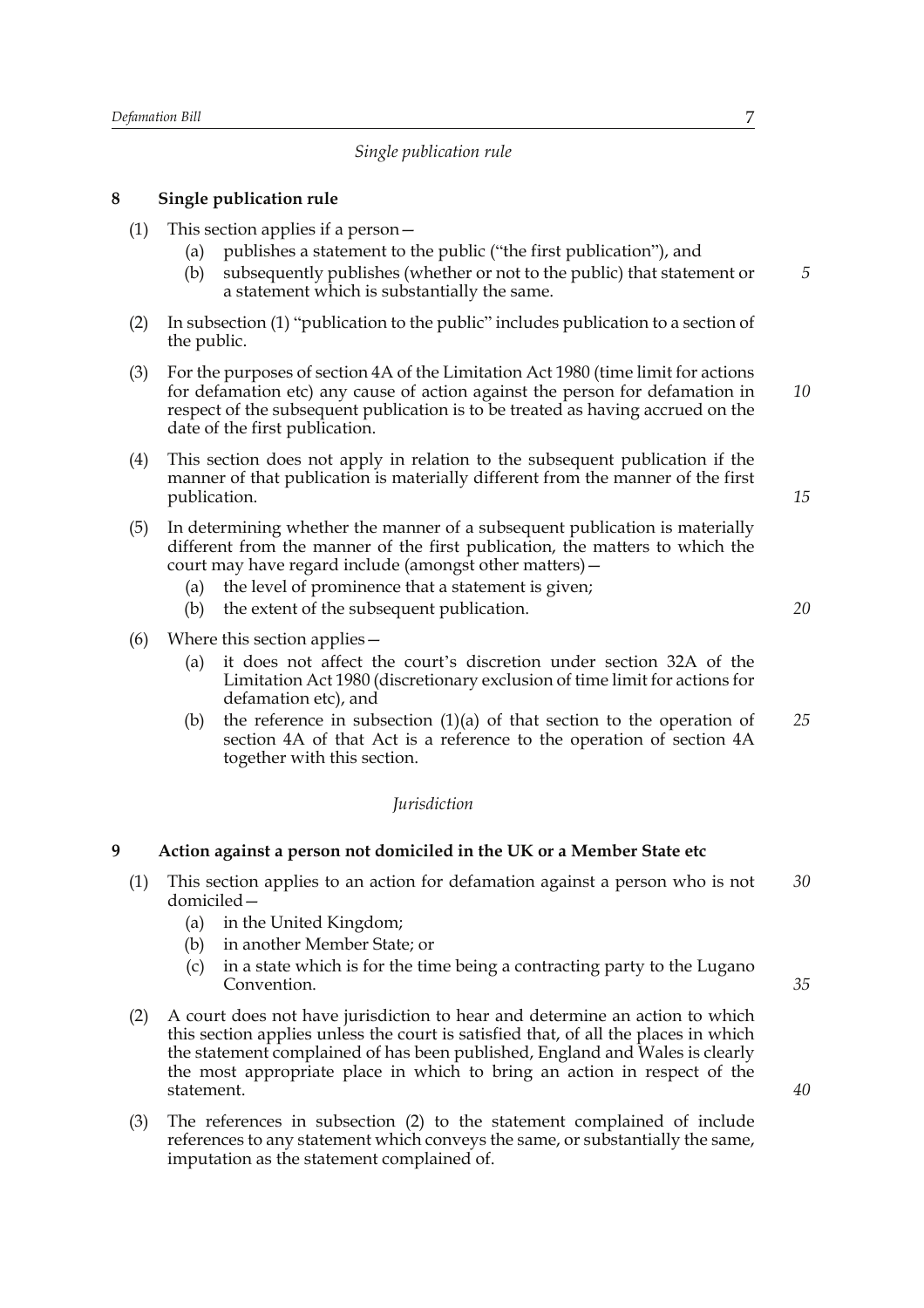- (4) For the purposes of this section—
	- (a) a person is domiciled in the United Kingdom or in another Member State if the person is domiciled there for the purposes of the Brussels Regulation;
	- (b) a person is domiciled in a state which is a contracting party to the Lugano Convention if the person is domiciled in the state for the purposes of that Convention.
- (5) In this section—
	- "the Brussels Regulation" means Council Regulation (EC) No 44/2001 of 22nd December 2000 on jurisdiction and the recognition and enforcement of judgments in civil and commercial matters, as amended from time to time and as applied by the Agreement made on 19th October 2005 between the European Community and the Kingdom of Denmark on jurisdiction and the recognition and enforcement of judgments in civil and commercial matters (OJ No L299 16.11.2005 at p 62); *10 15*
	- "the Lugano Convention" means the Convention on jurisdiction and the recognition and enforcement of judgments in civil and commercial matters, between the European Community and the Republic of Iceland, the Kingdom of Norway, the Swiss Confederation and the Kingdom of Denmark signed on behalf of the European Community on 30th October 2007. *20*

#### **10 Action against a person who was not the author, editor etc**

- (1) A court does not have jurisdiction to hear and determine an action for defamation brought against a person who was not the author, editor or publisher of the statement complained of unless the court is satisfied that it is not reasonably practicable for an action to be brought against the author, editor or publisher.
- (2) In this section "author", "editor" and "publisher" have the same meaning as in section 1 of the Defamation Act 1996.

# *Trial by jury*

#### **11 Trial to be without a jury unless the court orders otherwise**

- (1) In section 69(1) of the Senior Courts Act 1981 (certain actions in the Queen's Bench Division to be tried with a jury unless the trial requires prolonged examination of documents etc) in paragraph (b) omit "libel, slander,".
- (2) In section 66(3) of the County Courts Act 1984 (certain actions in the county court to be tried with a jury unless the trial requires prolonged examination of documents etc) in paragraph (b) omit "libel, slander,".

#### *Summary of court judgment*

#### **12 Power of court to order a summary of its judgment to be published**

(1) Where a court gives judgment for the claimant in an action for defamation the court may order the defendant to publish a summary of the judgment.

*25*

*5*

*30*

*40*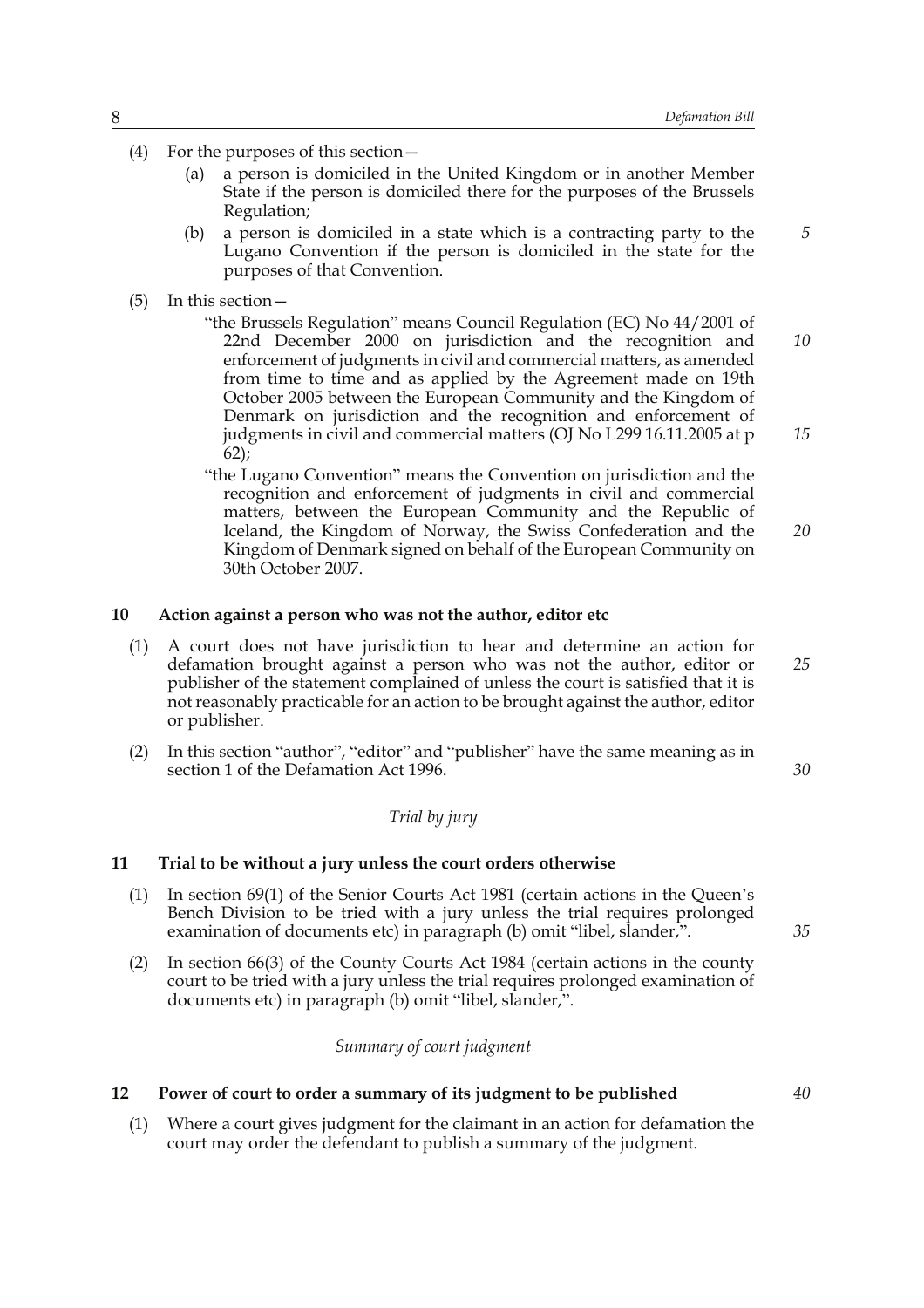- (2) The wording of any summary and the time, manner, form and place of its publication are to be for the parties to agree.
- (3) If the parties cannot agree on the wording, the wording is to be settled by the court.
- (4) If the parties cannot agree on the time, manner, form or place of publication, the court may give such directions as to those matters as it considers reasonable and practicable in the circumstances.
- (5) This section does not apply where the court gives judgment for the claimant under section 8(3) of the Defamation Act 1996 (summary disposal of claims).

*Slander*

# **13 Special damage**

- (1) The Slander of Women Act 1891 is repealed.
- (2) The publication of a statement that conveys the imputation that a person has a contagious or infectious disease does not give rise to a cause of action for slander unless the publication causes the person special damage.

#### *General provisions*

#### **14 Meaning of "publish" and "statement"**

In this Act—

"publish" and "publication", in relation to a statement, have the meaning they have for the purposes of the law of defamation generally; "statement" means words, pictures, visual images, gestures or any other method of signifying meaning.

#### **15 Consequential amendments and savings etc**

- (1) Section 8 of the Rehabilitation of Offenders Act 1974 (defamation actions) is amended in accordance with subsections (2) and (3).
- (2) In subsection (3) for "of justification or fair comment or" substitute "under section 2 or 3 of the Defamation Act 2012 which is available to him or any defence".
- (3) In subsection (5) for "the defence of justification" substitute "a defence under section 2 of the Defamation Act 2012".
- (4) Nothing in section 1 or 13 affects any cause of action accrued before the commencement of the section in question.
- (5) Nothing in sections 2 to 7 or 10 has effect in relation to an action for defamation if the cause of action accrued before the commencement of the section in question.
- (6) In determining whether section 8 applies, no account is to be taken of any publication made before the commencement of the section.
- (7) Nothing in section 9 or 11 has effect in relation to an action for defamation begun before the commencement of the section in question.

*5*

*10*

*15*

*25*

*30*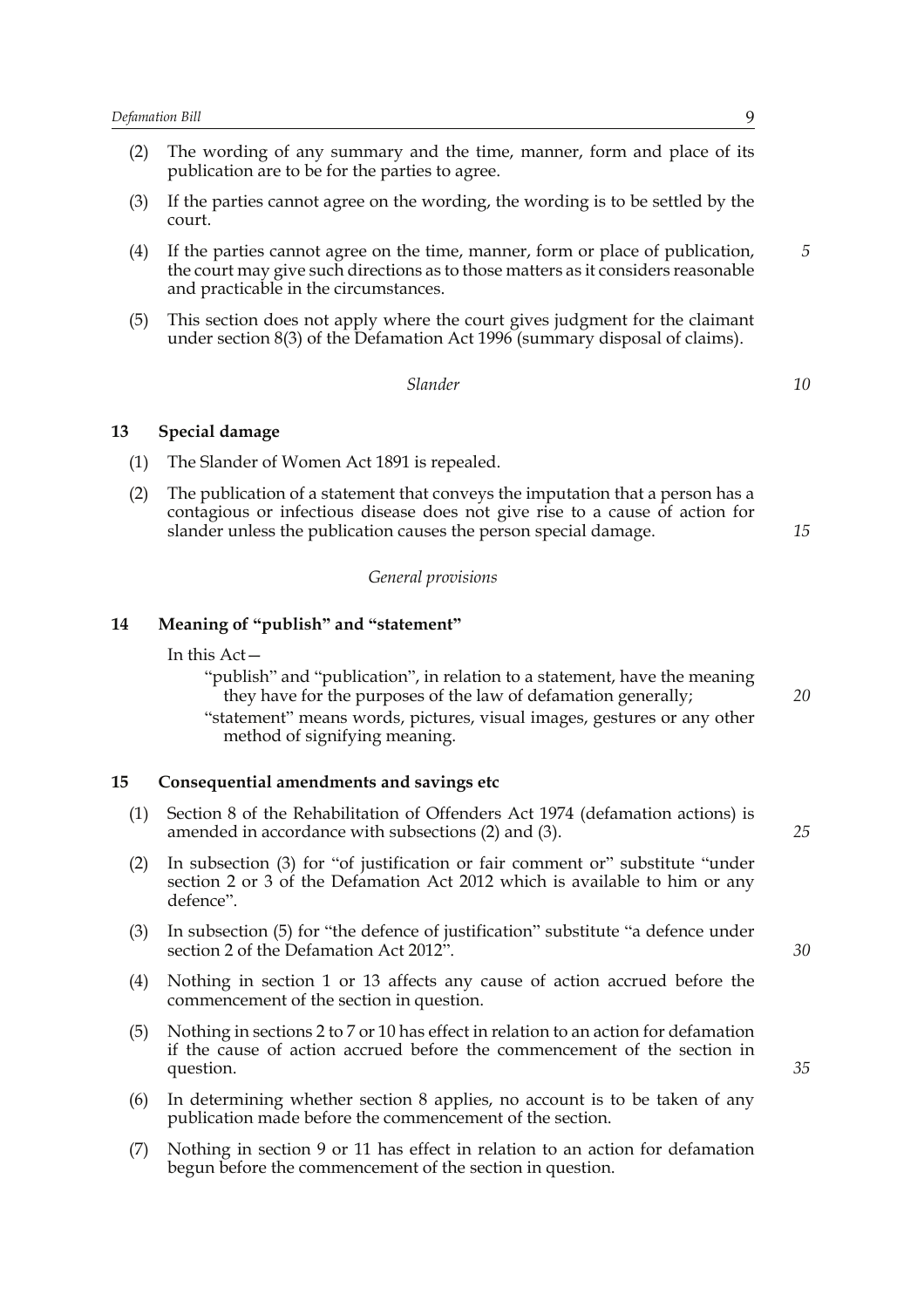(8) In determining for the purposes of subsection (7)(a) of section 3 whether a person would have a defence under section 4 to any action for defamation, the operation of subsection (5) of this section is to be ignored.

#### **16 Short title, extent and commencement**

- (1) This Act may be cited as the Defamation Act 2012.
- (2) Subject to subsection (3), this Act extends to England and Wales only.
- (3) The following provisions also extend to Scotland—
	- (a) section 6;
	- (b) section 7(9);
	- (c) section 14;
	- (d) section 15(5) (in so far as it relates to sections 6 and  $7(9)$ );
	- (e) this section.
- (4) Subject to subsections (5) and (6), the provisions of this Act come into force on such day as the Secretary of State may by order made by statutory instrument appoint.
- (5) Sections 6 and 7(9) come into force in so far as they extend to Scotland on such day as the Scottish Ministers may by order appoint.
- (6) Section 14, subsections (4) to (8) of section 15 and this section come into force on the day on which this Act is passed.

*10*

*15*